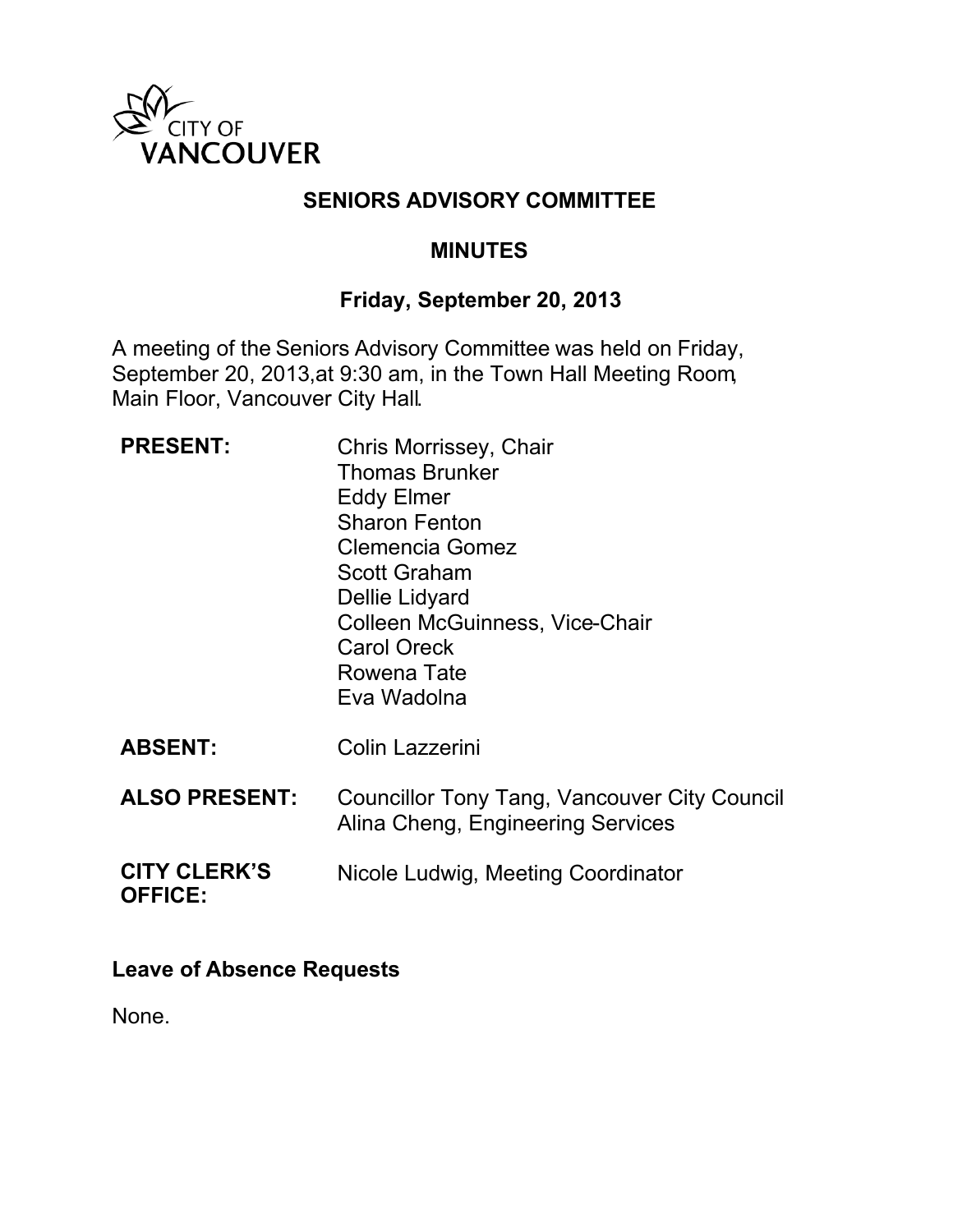### **Approval of Minutes**

MOVED by Colleen McGuinness SECONDED by Sharon Fenton

THAT the minutes of the May 17, 2013, meeting be approved.

CARRIED UNANIMOUSLY

MOVED by Rowena Tate SECONDED by Colleen McGuinness

THAT the notes of the August 16, 2013 working session, be approved.

CARRIED UNANIMOUSLY

\* \* \* \* \*

*The Committee agreed to vary the order of the agenda to deal with item 3b first. For ease of reference, the minutes are recorded in numerical order.*

*\* \* \* \* \**

### **1. Business Arising from the Meeting of May 17, 2013**

#### **a. Community based care motion second follow-up**

Sharon Fenton provided an update on the Community-Based Care motion, noting Better At Home will be working with Vancouver Coastal Health Authority to fill some gaps in service provision.

Scott Graham and Eva Wadolna agreed to work with Ms. Fenton to bring a motion forward to the Committee at the November meeting.

### **b. Fees for wheel chairs – BC Health Coalition petition**

No report.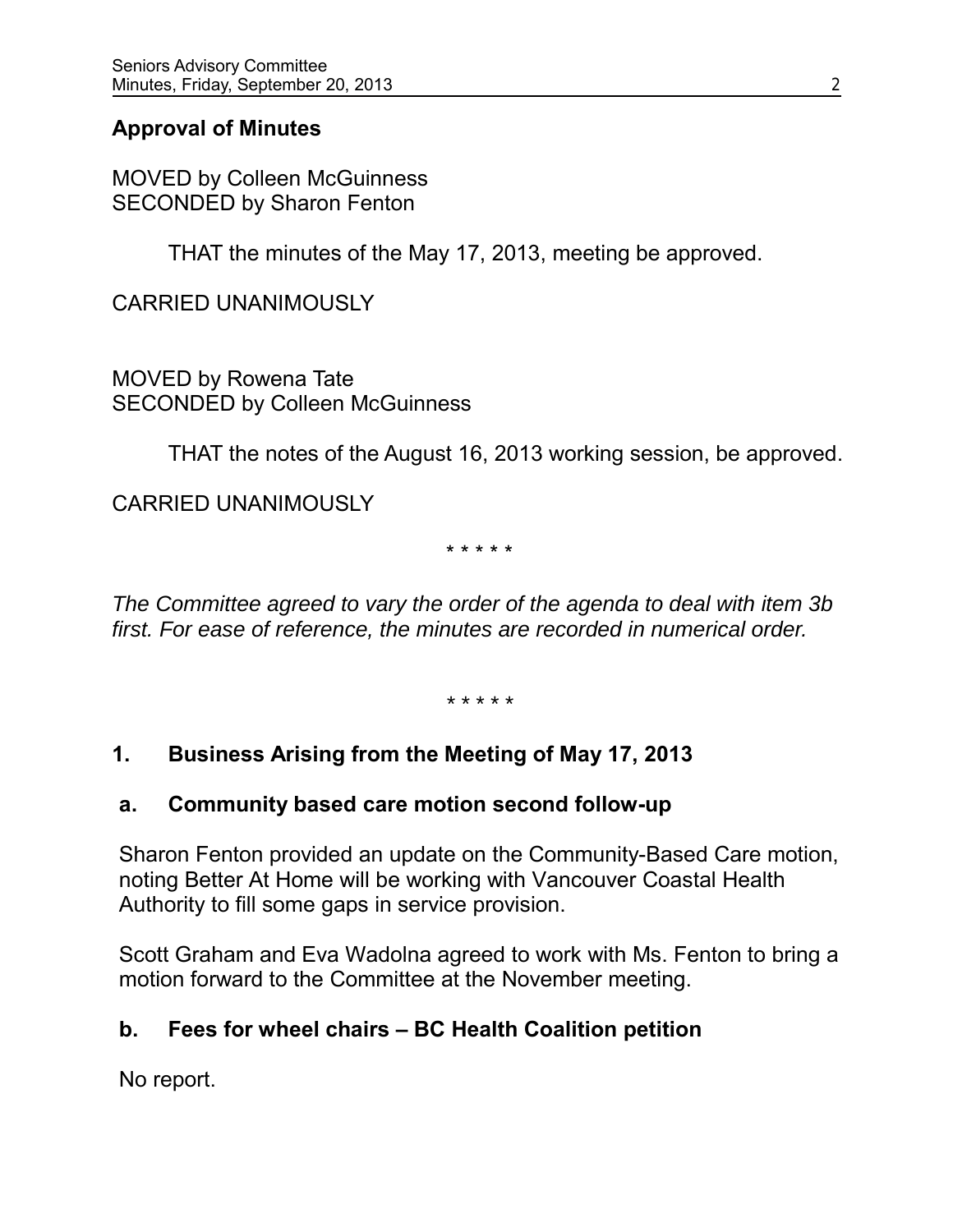### **c. Pearson Dogwood follow-up**

Sharon Fenton provided an update on the proposed redevelopment of the Pearson-Dogwood site. Along with Tasia Alexis, Persons with Disabilities Advisory Committee, Ms. Fenton noted that there is a lack of clarity on the types of housing that will be provided at the redeveloped facility. Ms. Alexis also noted the Persons with Disabilities Advisory Committee will be reporting back to City staff on issues related to the proposed development.

# **d. Brock House/Point Grey Road follow-up**

Rowena Tate noted the Transportation Subcommittee will be taking a look at this matter in conjunction with City staff. The Chair suggested inviting a Brock House representative to that meeting.

# **2. Sub-Committee Reports**

# **a. Communication and Outreach**

Eddy Elmer, Chair, reported on a special joint meeting with Engineering Services (Streets Division) and members of the LGBTQ and Women's Advisory Committees to discuss concerns about the adequacy of street and sidewalk lighting, as well as the timely replacement of burned out street lights. Members from the three committees will work with Staff and Council Liaisons in an attempt to resolve these issues. Mr. Elmer also reminded those in attendance that the October meeting will be held at Champlain Heights Community Centre.

# **b. Housing**

Dealt with under item 3b.

# **c. Transportation and Mobility**

No report.

# **d. Pets and apartments**

No report.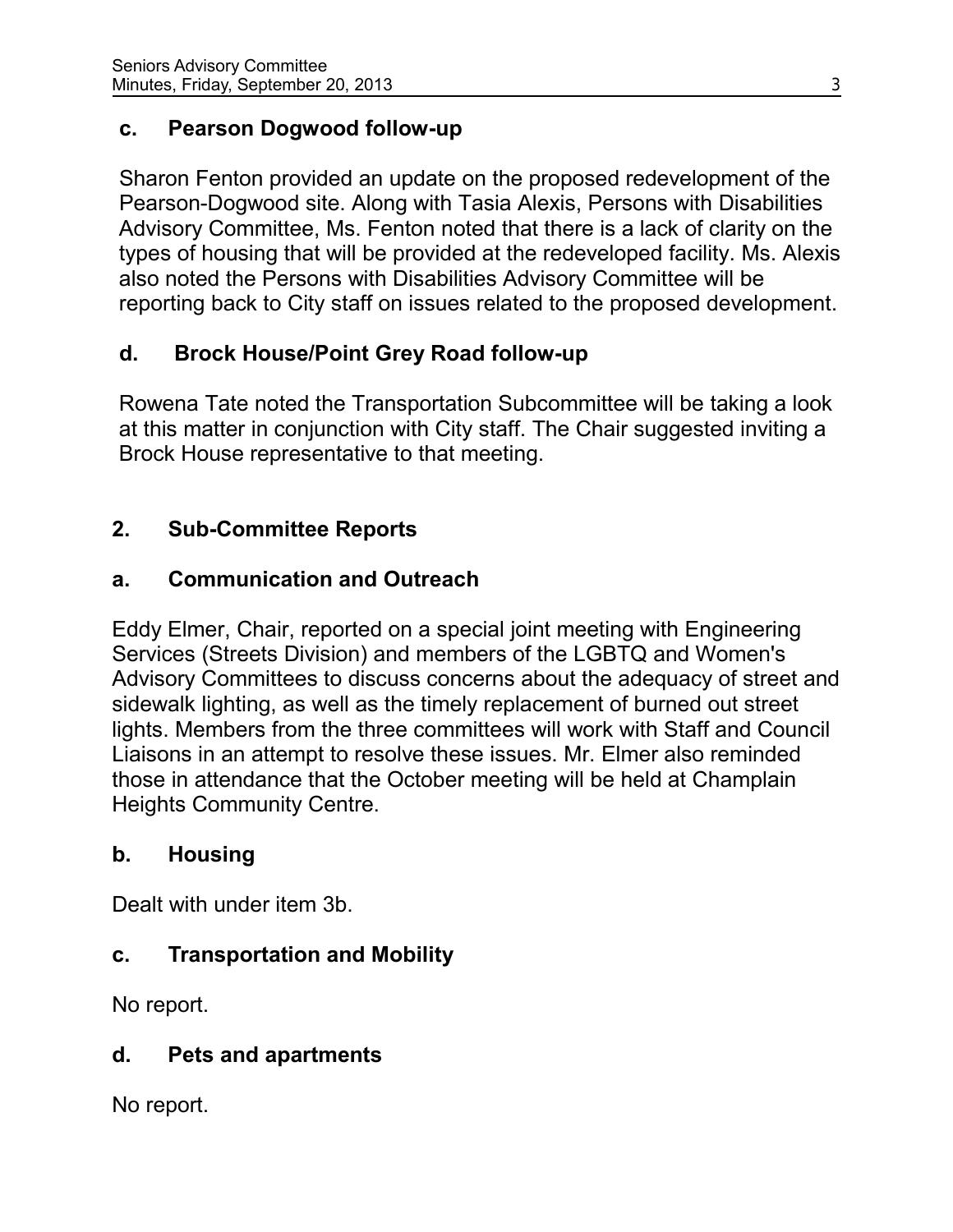### **3. Presentations**

### **a. Planning Updates:**

Brian Jackson, General Manager, Planning and Development Services, provided an update on the proposed new building by-law and the next steps for community plans. Mr. Jackson also responded to questions and issues raised around full accessibility for new single-family residences.

## **b. Housing**

Judy Graves provided an update on current issues with housing, noting she will be working with the Housing Subcommittee and to work with the Tenants' Rights Action Coalition (TRAC) to ensure that people in housing can have the quiet enjoyment of their residence they are entitled to. Ms. Graves also responded to questions.

## **4. Committee Liaison Reports**

Councillor Tang provided an update on the Union of British Columbia Municipalities (UBCM) conference, noting that the SAFER motion proposed by the Committee through Vancouver City Council was approved by the UBCM. Councillor Tang also provided an update on the building collapse in Chinatown, noting residents have all been housed.

### **5. New Business**

### **a. COSCO Update**

Tom Brunker provided an update on COSCO, including information on joining and emerging issues with the Canadian Association of Retired Persons (CARP). Mr. Brunker also noted there is an opportunity for the Committee to join COSCO as an organization.

The Committee adjourned at 12:05 pm